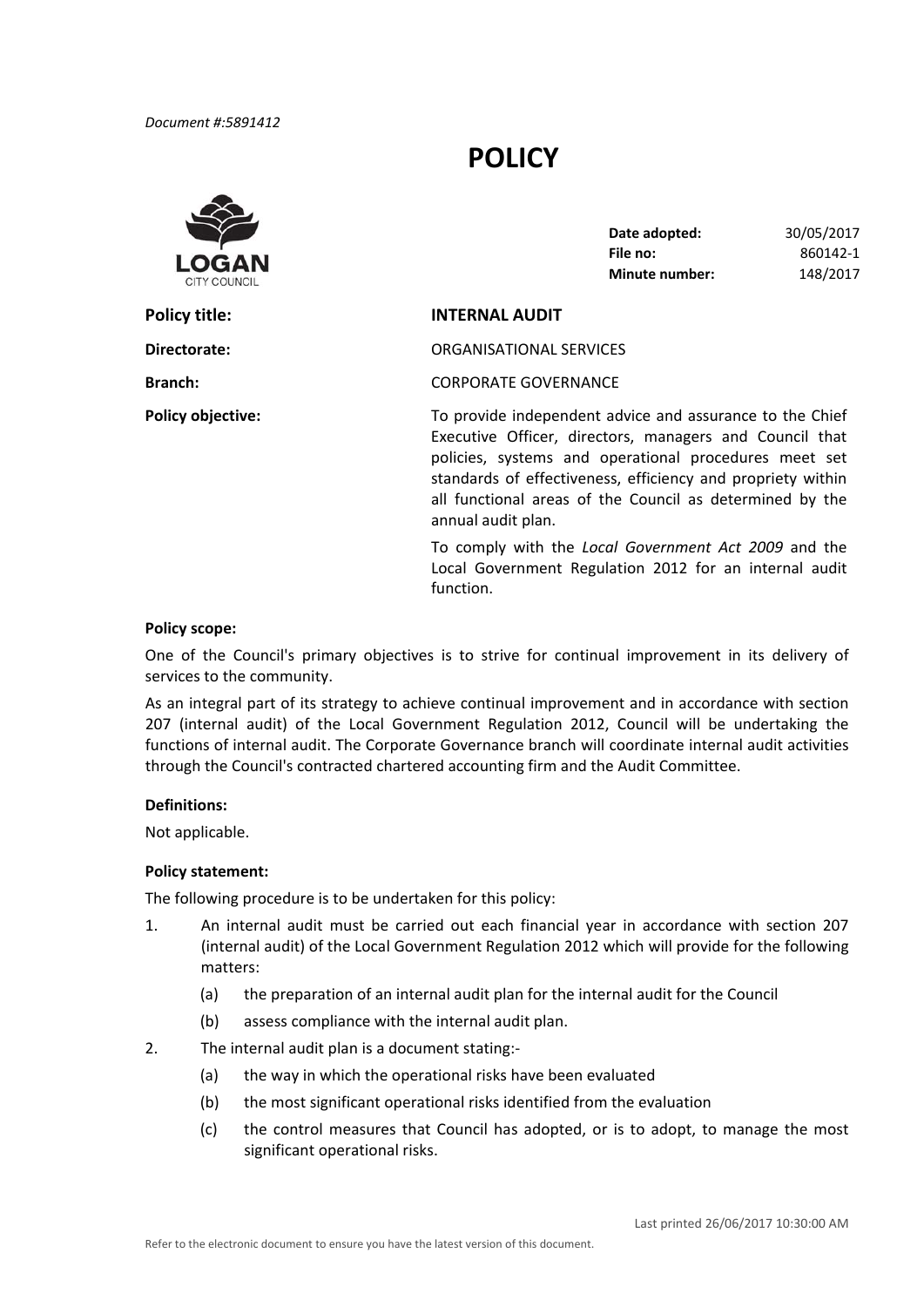3. Council must prepare an internal audit progress report for the internal audit for each financial year.

The Internal audit progress report is a document stating:

- (a) the control measures that Council has adopted that were assessed by the internal audit
- (b) the way in which the internal audit was carried out
- (c) the observations of the person carrying out the internal audit, including, for example, whether the person considers that the control measures have been successful in managing the risks to which they relate
- (d) any recommendations of the person who conducted the audit about:‐
	- (i) any action that may be taken to improve the success of the control measures; or
	- (ii) alternative control measures that the Council may adopt for managing the risks that the Council's operations are exposed to and the action that may be taken to give effect to the alternative control measures
- (e) a summary of the Chief Executive Officer's response to the internal audit including:‐
	- (i) the action the Council intends to take in response to the recommendations mentioned in paragraph (d)
	- (ii) when the action is intended to be taken
- (f) a summary of the actions taken by the local government in response to the recommendations in the internal audit progress reports for the preceding 2 financial years.
- 4. Council must give the Audit Committee:‐
	- (a) the internal audit progress report
	- (b) at least twice during the year after the internal audit is carried out, each of the following documents:‐
		- (i) a summary of the recommendations stated in the report; or
		- (ii) a summary of the actions that have been taken by Council in response to the recommendations
		- (iii) a summary of any actions that have been taken by Council in response to the recommendations.
- 5. Internal Audit will function independently from all other operations of the Council and will work under the supervision of the Corporate Governance Manager through the Internal Audit Officer.

The Internal Audit Charter will govern the strategic direction of the Council's internal audit function.

## **Internal audit charter**

- 1. Purpose
	- (a) The purpose of internal audit in the Council is to assist all members of management in the effective discharge of their responsibilities through a process of systematic and independent audits.
	- (b) Audits provide independent advice and assurance to managers that policies, operations, systems and procedures meet appropriate standards of effectiveness, efficiency and propriety.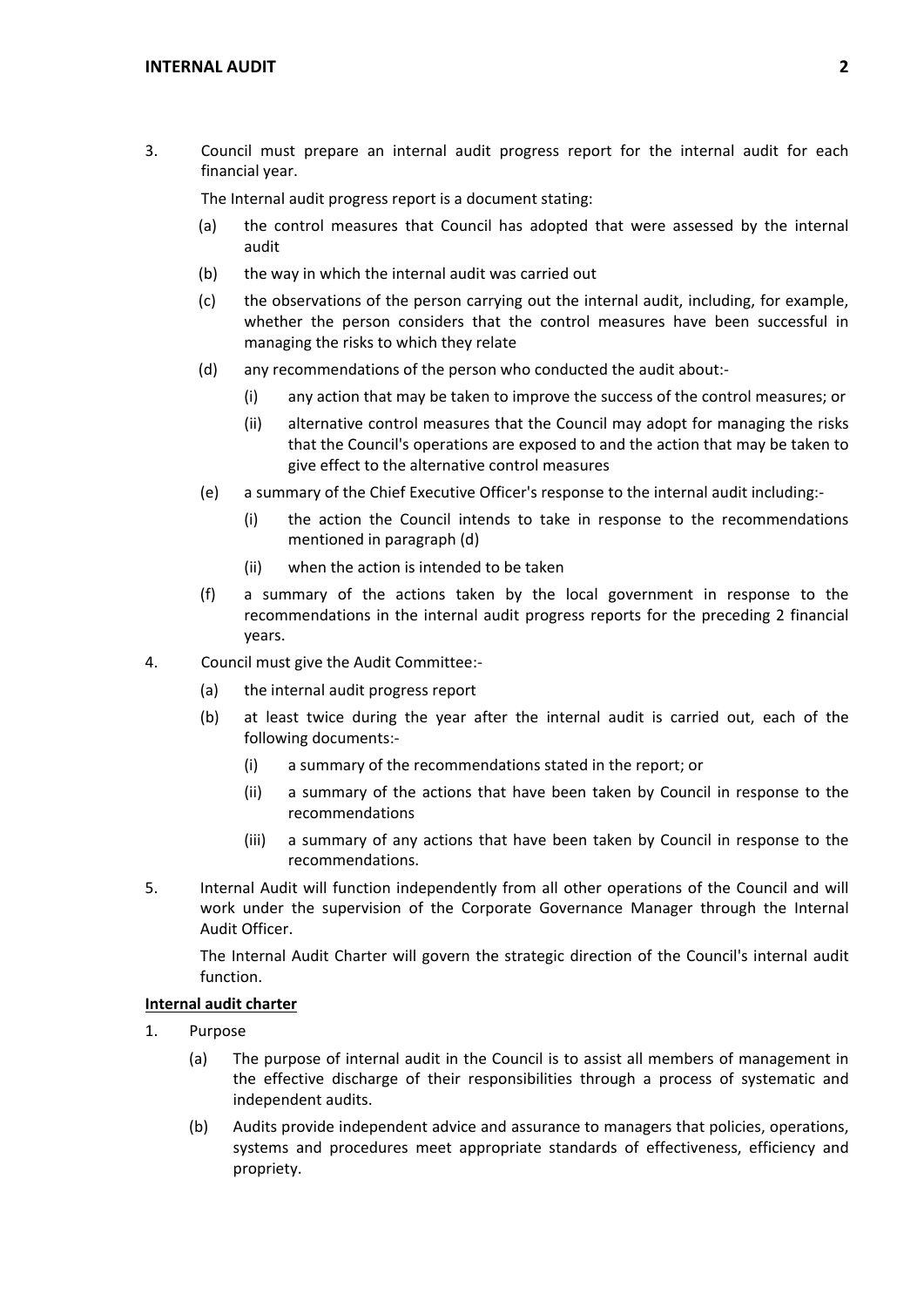2. Objectives

The objectives of internal audit are to provide independent advice and assurance to management that the policies, operations, systems and procedures for which they are responsible:

- (a) comply with relevant legislation and standards (compliance)
- (b) are carried out with optimum use of resources (economy and efficiency)
- (c) achieve the objectives specified in Corporate and Operational Plans (effectiveness).
- 3. Scope
	- (a) The scope of internal audit shall be sufficiently comprehensive to ensure the effective and regular review of all operational, financial and related activities.
	- (b) Internal audit coverage may extend to all areas of the Council and includes financial, accounting, administrative and operational activities including compliance with Local Government legislation.
	- (c) The extent and frequency of audits depends upon varying circumstances such as the results of previous audits, relative risk associated with activities, materiality and the adequacy of the system of internal control.
- 4. Operating principles
	- (a) The following operating principles are to be observed to ensure the effectiveness of internal audit:
		- (i) Confidentiality

 All the work of internal audit will be confidential to the Council management and will not be disclosed to third parties, except for the external auditors.

(ii) Professionalism

Audits are to be conducted with impartiality and integrity. The Professional Standards of the Australian Society of Certified Practising Accountants, the Statement of Auditing Standards, the Institute of Chartered Accountants in Australia and the Institute of Internal Auditors are to be adhered to.

(iii) Balance

 Audit reports must maintain an equitable balance between the need for efficiency and the need for effective delivery of service to the community.

(iv) Risks v benefits of control

The need for internal controls and/or quality controls are based on an assessment of risk, potential benefits, and costs of such controls. Control must be adequate but also cost‐effective.

(v) Audit quality control

Internal audit quality control is provided by:

- a. review of planning and final report stages by the Corporate Governance Manager, Chief Executive Officer and the Audit Committee
- b. review of draft reports by relevant employees of the Council.

Internal audit must ensure audit assignments are completed by suitably skilled, experienced and competent persons, with a regular review of audit plans, working papers and reports.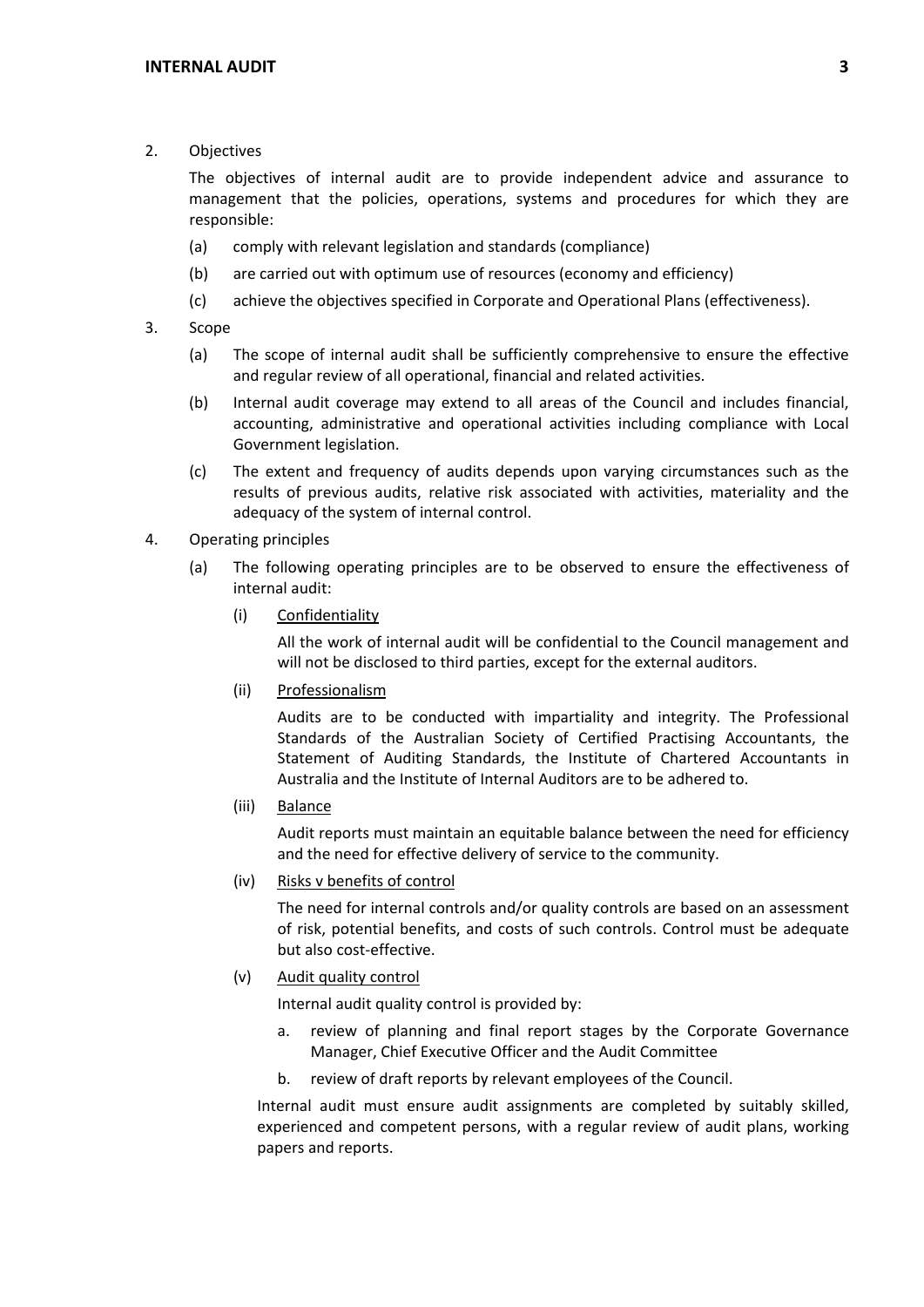## 5. Independence

Internal audit has independent and neutral status within the Council and for that purpose:

- (a) is directly responsible to the Corporate Governance Manager
- (b) has no executive or managerial powers, authorities, functions or duties except those relating to the internal audit function
- (c) is not involved in the day‐to‐day internal checking system of any department or branch
- (d) is not responsible for the details, development or implementation of new systems or procedures but should be consulted before such development commences, and be advised of approved variations or new developments.
- 6. Audit committee

Council will operate and will support an Audit Committee in accordance with the "Audit Committee" policy.

- 7. Internal audit process
	- (a) *Planning and audit establishment*
		- (i) The internal auditors will consult with managers and directors in developing the forward program of audits based on a preliminary risk evaluation.
		- (ii) The annual audit program is drawn from industry best practice in consultation with directors and forwarded to the Chief Executive Officer or Audit Committee for approval.
		- (iii) Terms of reference for each audit will be discussed and where appropriate agreed with managers. Should any problem arise regarding the scope of audit, the matter will be referred to the Corporate Governance Manager for decision.
	- (b) *Report*
		- (i) Important issues will be discussed with managers during the conduct of the audit.
		- (ii) The Internal Audit Officer will present audit reports to the responsible managers. A copy of the executive summary and recommendations of the reports, together with the managers' comments, are forwarded to the Chief Executive Officer and Audit Committee.
		- (iii) Copies of audit reports will not be released without reference to the responsible manager.
		- (iv) Written reports, as required by section  $211(1)(c)$  (audit committee meetings) of the Local Government Regulation 2012*,* shall be presented.
		- Note: External audit have legal access to all of the Council's documents and therefore have access to management audit reports. Requests by external audit for access to documents will be directed through either the Corporate Governance Manager, Chief Executive Officer or the responsible director.
	- (c) *Follow‐up*

The Internal Audit Officer will follow up the progress on the implementation of approved audit recommendations, and advise the appropriate manager, director and the Chief Executive Officer accordingly.